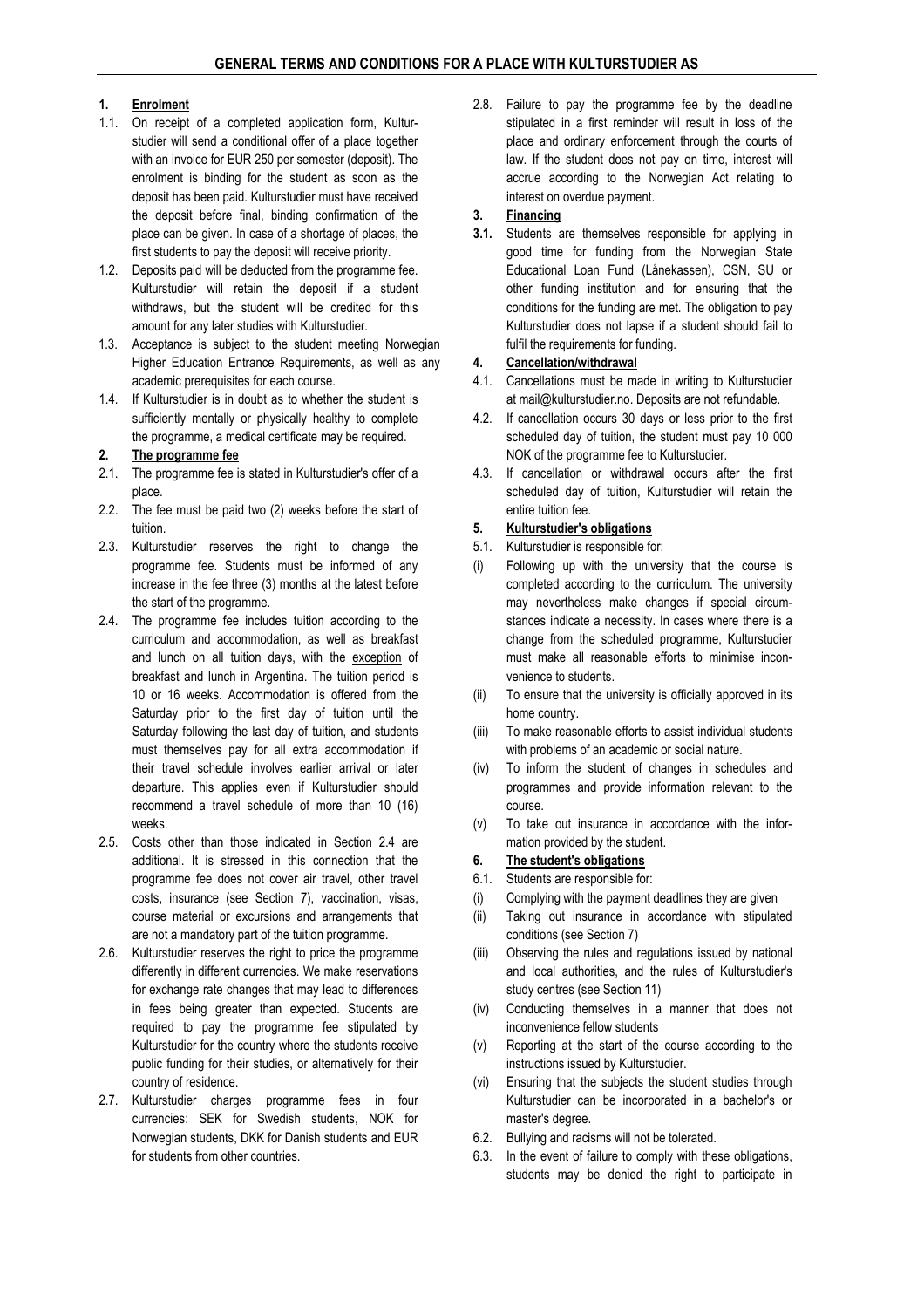Kulturstudier's activities and expelled from the programme without a claim for reimbursement of the programme fee.

- 6.4. Kulturstudier reserves the right to anonymously use exam papers for future teaching purposes.
- 7. Insurance
- 7.1. Students are obligated to purchase Kulturstudier's group student insurance through Gouda Travel Insurance. Kulturstudier takes out the insurance and issues an insurance certificate together with an invoice. The insurance policy is valid for a period stipulated by Kulturstudier provided that the insurance premium has been paid by the deadline.
- 7.2. Students are obliged to comply at all times with Gouda's insurance conditions and to familiarise themselves with them.
- 7.3. If students have other insurance, they can choose between cancelling the other insurance and carrying double insurance.
- 7.4. The insurance premium is not refundable in the event of withdrawal from the programme.
- 7.5. Kulturstudier does not accept responsibility, irrespective of the cause, if the student provides erroneous or inadequate information in connection with travel insurance. The same applies if the student is subject to illness, accident or loss of assets that is not covered by the insurance. In the latter case, Kulturstudier may provide practical assistance, but the student must cover all expenses personally.

### 8. The travel

- 8.1. Kulturstudier bears no responsibility for the flight tickets of the students.
- 8.2. The student is personally responsible for the necessary travel documents, such as air tickets, passports, visas, and for ensuring that a visa is issued. Kulturstudier disclaims any responsibility for any loss that might occur as a result of lack of a visa or other factors that change the travel or make the travel impossible.

### 9. Kulturstudier's right to cancel

- 9.1. Kulturstudier reserves the right to cancel the programme in the event of too few participants, or interrupt as a result of other circumstances beyond Kulturstudier's control, including, but not limited to, war or state of war, natural disaster, epidemic, labour disputes, refusal of visa or similar that make it indefensible to hold the course, other circumstances at the study centre that represent or may represent a hazard to life or health or other circumstances at the course location that make it unreasonable to require that the agreement be fulfilled.
- 9.2. Students must be informed of cancellation due to too few participants as soon as possible, and 30 days at the latest before the start of thep rogramme.
- 9.3. If any of the above should occur, Kulturstudier has the right to hold the tuition at another course location or use distance learning. If no tuition is offered, the student has a right to reimbursement of the programme fee.

#### 10. Accommodation

- 10.1. Kulturstudier offers accommodation at the course locations.
- 10.2. The student may waive the right to accommodation if Kulturstudier is notified at the latest 30 days before the first day of tuition, and the programme fee will be reduced by the amount saved by Kulturstudier. If the right to accommodation is waived at a later date, the programme fee will not be waived. The student must personally cover the costs of any alternative accommodation.
- 10.3. Single rooms are offered for an additional charge which must be paid by the same ordinary deadline as that applying to the programme fee.
- 10.4. Students who withdraw from the programme or are excluded according to Section 6.3 or 11.9 must move out of the accommodation with no claim for reimbursement of the programme fee.
- 11. Rules for Kulturstudier's study centres
- 11.1. The student must not behave in a manner that is liable to detract from the benefit other participants gain from the tuition, or their general well-being.
- 11.2. The student must show consideration for other residents and have respect for quiet, order and other people's property.
- 11.3. Kulturstudier does not accept responsibility for the student's personal property.
- 11.4. Participants must abide by the house rules stipulated by the individual place of accommodation. Illegal behaviour leads to expulsion from the study programme and place of accommodation.
- 11.5. Students are required to follow the regulations of the university which owns or is affiliated with the study programme.
- 11.6. Tuition is mandatory. The student is obligated to give prior notice of absence from tuition. The student is personally responsible for buying necessary reading and course material and for maintaining an overview of deadlines for mandatory delivery of assignments.
- 11.7. In the event of concern regarding the student's physical or mental health, Kulturstudier reserves the right to contact the student's family or guardians. The student may also be urged to contact a doctor. If the student does not comply with the request or a doctor advises against further studies, the student must return home for his or her own account.
- 11.8. Guests may only be brought to the student's accommodation or place of study with the permission of the landlord or Kulturstudier.
- 11.9. The student undertakes to comply with orders from Kulturstudier. In the event of infringements, Kulturstudier may decide to expel the student from the course and place of accommodation without reimbursement of the programme fee.

## 12. Liability for damages

12.1. The student may be held liable for damages if he/she is the cause of Kulturstudier incurring losses or damage, including damage and/or vandalism to fittings and furnishing or to property.